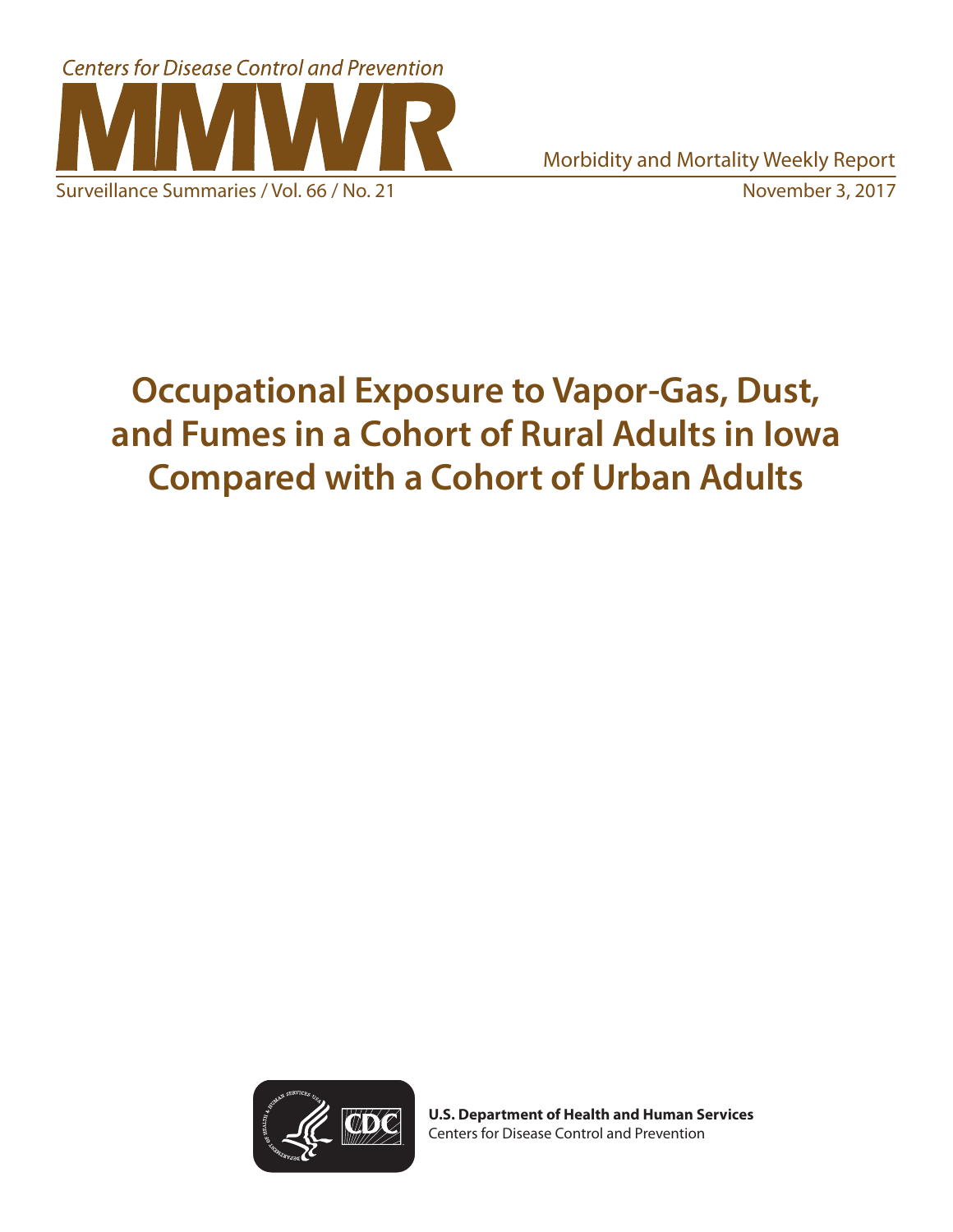#### **CONTENTS**

The *MMWR* series of publications is published by the Center for Surveillance, Epidemiology, and Laboratory Services, Centers for Disease Control and Prevention (CDC), U.S. Department of Health and Human Services, Atlanta, GA 30329-4027.

**Suggested citation:** [Author names; first three, then et al., if more than six.] [Title]. MMWR Surveill Summ 2017;66(No. SS-#):[inclusive page numbers].

#### **Centers for Disease Control and Prevention**

Brenda Fitzgerald, MD, *Director* William R. Mac Kenzie, MD, *Acting Associate Director for Science* Joanne Cono, MD, ScM, *Director, Office of Science Quality*  Chesley L. Richards, MD, MPH, *Deputy Director for Public Health Scientific Services* Michael F. Iademarco, MD, MPH, *Director, Center for Surveillance, Epidemiology, and Laboratory Services*

#### *MMWR* **Editorial and Production Staff (Serials)**

Sonja A. Rasmussen, MD, MS, *Editor-in-Chief* Charlotte K. Kent, PhD, MPH, *Executive Editor* Christine G. Casey, MD, *Editor* Teresa F. Rutledge, *Managing Editor* David C. Johnson, *Lead Technical Writer-Editor* Catherine B. Lansdowne, MS, *Project Editor* Robin M. Wagner, PhD, *Guest Editor*

Timothy F. Jones, MD, *Chairman* Matthew L. Boulton, MD, MPH Virginia A. Caine, MD Katherine Lyon Daniel, PhD Jonathan E. Fielding, MD, MPH, MBA David W. Fleming, MD

Martha F. Boyd, *Lead Visual Information Specialist* Maureen A. Leahy, Julia C. Martinroe, Stephen R. Spriggs, Tong Yang, *Visual Information Specialists* Quang M. Doan, MBA, Phyllis H. King, Paul D. Maitland, Terraye M. Starr, Moua Yang, *Information Technology Specialists*

#### *MMWR* **Editorial Board**

William E. Halperin, MD, DrPH, MPH King K. Holmes, MD, PhD Robin Ikeda, MD, MPH Rima F. Khabbaz, MD Phyllis Meadows, PhD, MSN, RN Jewel Mullen, MD, MPH, MPA

Jeff Niederdeppe, PhD Patricia Quinlisk, MD, MPH Patrick L. Remington, MD, MPH Carlos Roig, MS, MA William L. Roper, MD, MPH William Schaffner, MD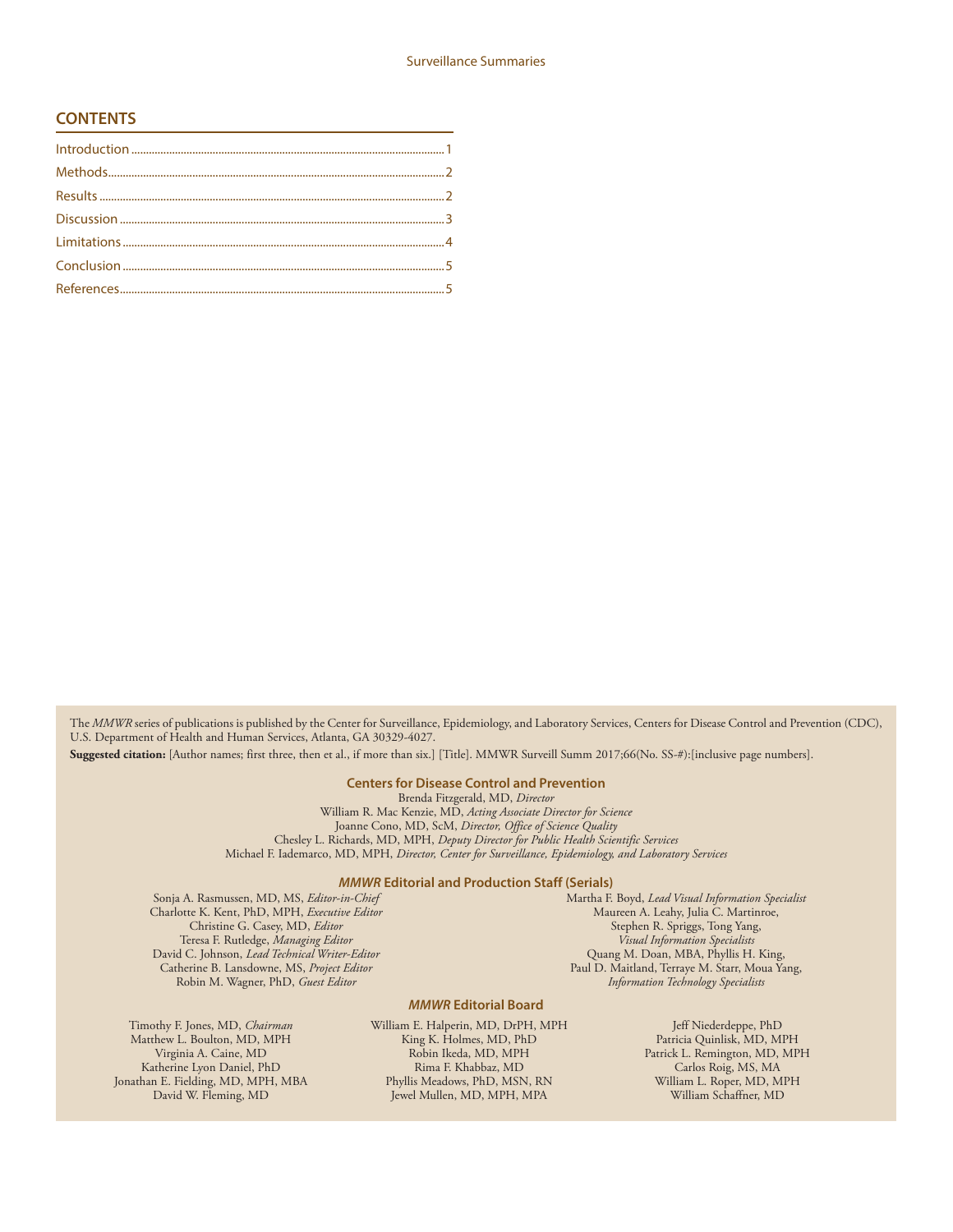## <span id="page-2-0"></span>**Occupational Exposure to Vapor-Gas, Dust, and Fumes in a Cohort of Rural Adults in Iowa Compared with a Cohort of Urban Adults**

Brent C. Doney, PhD1 Paul K. Henneberger, ScD<sup>1</sup> Michael J. Humann, PhD<sup>1</sup> Xiaoming Liang, MS1 Kevin M. Kelly, PhD<sup>2</sup> Jean M. Cox-Ganser, PhD<sup>1</sup>

*1Respiratory Health Division, National Institute for Occupational Safety and Health, CDC, Morgantown, West Virginia 2The University of Iowa, Department of Occupational and Environmental Health, Iowa City, Iowa*

#### *Abstract*

**Problem/Condition:** Many rural residents work in the field of agriculture; however, employment in nonagricultural jobs also is common. Because previous studies in rural communities often have focused on agricultural workers, much less is known about the occupational exposures in other types of jobs in rural settings. Characterizing airborne occupational exposures that can contribute to respiratory diseases is important so that differences between rural and urban working populations can be assessed.

**Reporting Period:** 1994–2011.

**Description of System:** This investigation used data from the baseline questionnaire completed by adult rural residents participating in the Keokuk County Rural Health Study (KCRHS). The distribution of jobs and occupational exposures to vapor-gas, dust, and fumes (VGDF) among all participants was analyzed and stratified by farming status (current, former, and never) then compared with a cohort of urban workers from the Multi-Ethnic Study of Atherosclerosis (MESA). Occupational exposure in the last job was assessed with a job-exposure matrix (JEM) developed for chronic obstructive pulmonary disease (COPD). The COPD JEM assesses VGDF exposure at levels of none or low, medium, and high.

**Results:** The 1,699 KCRHS (rural) participants were more likely to have medium or high occupational VGDF exposure (43.2%) at their last job than their urban MESA counterparts (15.0% of 3,667 participants). One fifth (20.8%) of the rural participants currently farmed, 43.1% were former farmers, and approximately one third (36.1%) had never farmed. These three farming groups differed in VGDF exposure at the last job, with the prevalence of medium or high exposure at 80.2% for current farmers, 38.7% for former farmers, and 27.4% for never farmers, and all three percentages were higher than the 15.0% medium or high level of VGDF exposure for urban workers.

**Interpretation:** Rural workers, including those who had never farmed, were more likely to experience occupational VGDF exposure than urban workers.

**Public Health Action:** The occupational exposures of rural adults assessed using the COPD JEM will be used to investigate their potential association with obstructive respiratory health problems (e.g., airflow limitation and chronic bronchitis). This assessment might highlight occupations in need of preventive interventions.

## **Introduction**

Chronic obstructive pulmonary disease (COPD) is an inflammatory lung disease that impedes airflow and is a major cause of morbidity and mortality worldwide (*1*–*3*). The American Thoracic Society estimated that 15% of COPD cases

**Corresponding author:** Brent C. Doney, Respiratory Health Division, National Institute for Occupational Safety and Health, CDC. Telephone: 304-285-6357; E-mail: [bgd8@cdc.gov.](mailto:bgd8@cdc.gov)

in the general population can be attributed to occupational exposures (*4*,*5*). Specifically, occupational exposures to vaporgas, dust, and fumes (VGDF) have been associated with COPD (*4*,*6*). Investigating differences between rural and urban workers in respiratory disease outcomes (including COPD) first requires characterization of occupational VGDF exposures overall. Although rural communities have many agriculturerelated jobs, which have received the focus of previous studies, employment in nonagricultural jobs also is common; therefore, VGDF exposures both in agricultural and nonagricultural jobs in rural communities should be assessed.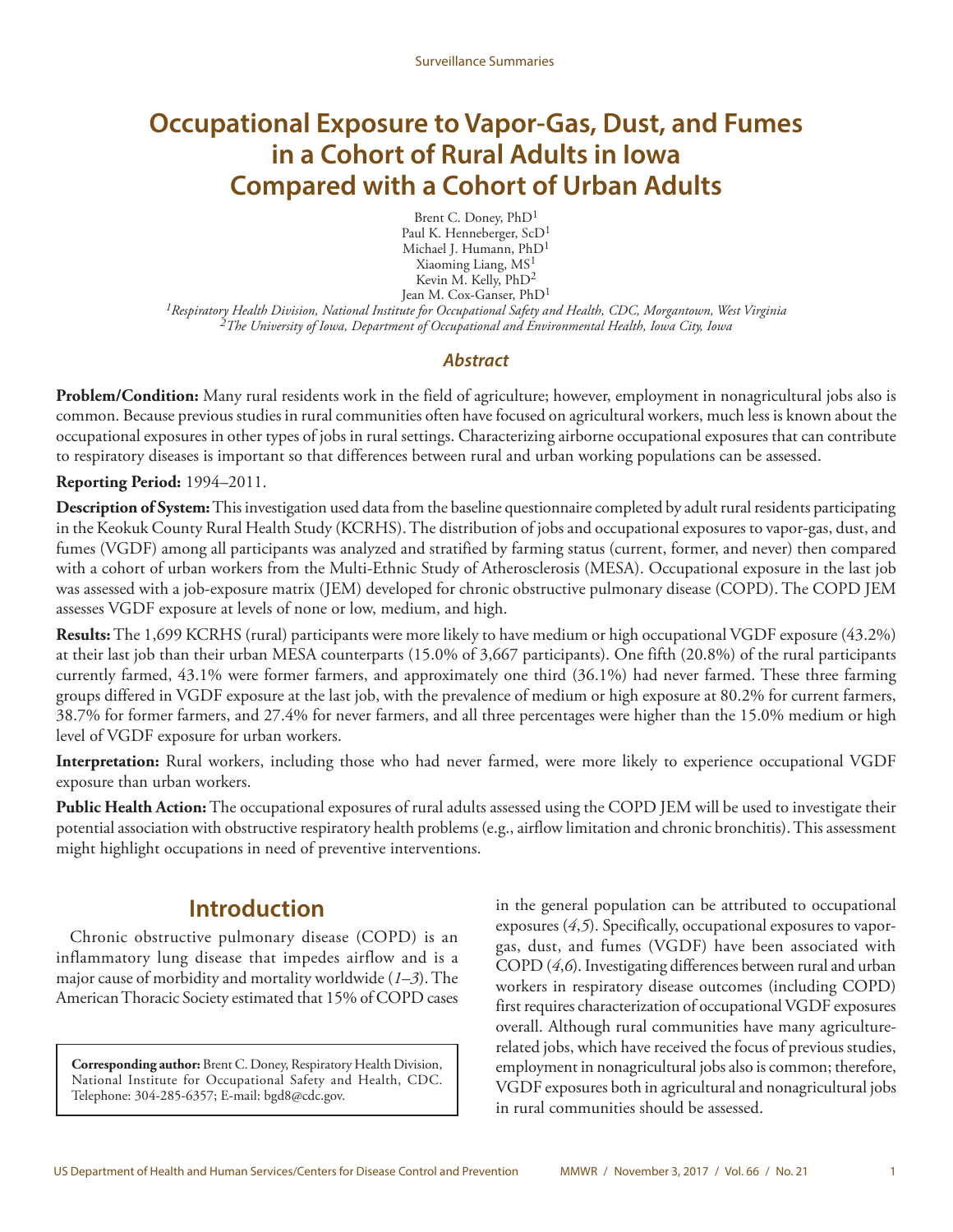<span id="page-3-0"></span>Occupational exposure to VGDF can be assessed by various methods. One method is a job-exposure matrix (JEM), which eliminates reporting bias that might occur with self-reports of occupational exposure (*7*). An expert-based JEM developed by CDC specifically for COPD risk (COPD JEM) provides a method to assess overall VGDF exposure and subcomponents of VGDF, including vapor-gas, total dust, mineral dust, organic dust, and fumes. The distribution of occupational groups and occupational exposures to VGDF among workers in a rural county was analyzed and contrasted with the occupational groups and occupational exposures from a previous study of workers in urban communities (*8*). This report provides insight into differences in occupational exposures in a rural and an urban population. Data can be used by epidemiologists and other researchers to identify areas for additional study and by occupational health professionals, industrial hygienists, and policy makers to identify opportunities for interventions.

## **Methods**

Data in this report were obtained from the baseline questionnaire completed by adults aged ≥18 years in the Keokuk County Rural Health Study (KCRHS), a communitybased prospective cohort study of residents in a rural Iowa county, with a 2010 population of 10,500. Data were collected in three rounds of testing during 1994–2011 (*9*). Round 1 was administered during 1994–1998, round 2 during 1999–2004, and round 3 during 2006–2011. The questionnaire asked participants about all current and previous occupations. The free-text occupational information was used by CDC expert coders to assign a 2002 U.S. Census occupational code (COC) to each participant's last reported job. Occupational exposure was assigned to each occupational code using COPD JEM.

COPD JEM was constructed by an industrial hygienist who assessed the likelihood and severity of exposure to total VGDF and assigned a total VGDF exposure score of none or low (score of 1), medium (score of 2), or high (score of 3) to each COC (*8*). The hygienist similarly assigned separate exposure scores for the subcomponents of VGDF (i.e., vaporgas, total dust, mineral dust, organic dust, and fumes). These preliminary exposure scores were reviewed by two certified industrial hygienists, and then all three experts held meetings and assigned a final consensus exposure score.

Cross-sectional results from the Multi-Ethnic Study of Atherosclerosis (MESA) cohort study of urban workers (data collected during 2000–2002) were used for comparison (*8*). MESA is a population-based sample of adults aged 45–84 years from six primarily large, urban communities (Baltimore, Maryland; Chicago, Illinois; Forsyth County, North Carolina; Los Angeles, California; New York City, New York; and

St. Paul, Minnesota). With the exception of Forsyth County in North Carolina, the 2010 populations for these six areas were all >1 million: 805,000 for Baltimore City and Baltimore County, Maryland, and 2.8 million for the greater Baltimore metropolitan area; 5.2 million for Chicago, Illinois; 351,000 for Forsyth County, North Carolina; 9.8 million for Los Angeles County, California; 8.2 million for New York City, New York; and 509,000 for St. Paul, Minnesota, with 1.2 million for the twin cities of St. Paul and Minneapolis. As with KCRHS, CDC expert coders assigned a COC to each MESA study participant's last reported job and applied the COPD JEM (*8*). The occupational groups are major groups of occupations (used in previous MESA occupational studies) and are the same for both studies (management/professional, COC 0010–3540; service, COC 3600–4650; sales/office, COC 4700–5930; and blue collar, COC 6000–9750). Therefore, the characterization of occupational exposure for rural and urban workers was similar. The 95% confidence intervals (CIs) for percentages were calculated using a simple asymptotic method (*10*).

The KCRHS study protocol was approved by the Institutional Review Board of the University of Iowa, and the project was approved by the CDC Institutional Review Board. Written informed consent was obtained from each KCRHS participant.

## **Results**

The 1,699 adult rural residents who participated in KCRHS and provided complete baseline data had a mean age of 51.2 years (standard deviation [SD]: 17.0, range: 18–92 years) at enrollment, and the mean birth year was approximately 1946. Among the participants, 961 (56.6%) were women, 15.2% were current smokers, and 23.7% were former smokers (Table 1). In the MESA study of urban adults ( $n = 3,667$ ), the mean age was 61.1 years (SD: 9.8, range: 45–84 years), mean birth year was approximately 1940, a total of 1,789 (48.8%) were women, 9.8% were current smokers, and 45.2% were former smokers.

Compared with urban (MESA) participants, rural (KCRHS) participants were younger by an average of approximately 10 years, somewhat more likely to be women, more likely be current smokers, and less likely to be former smokers. For the last reported job, rural participants (compared with urban participants) had a lower proportion of management/professional jobs (32.7% versus 44.3%) and a higher proportion of blue-collar jobs (25.8% versus 19.3%) (Table 1). The proportion of sales/office jobs and service jobs was similar in the two populations. Regarding VGDF exposure, rural participants were more likely to have medium or high occupational total VGDF exposure than the urban participants, with percentages of 17.5% versus 9.8% for medium exposure and 25.7% versus 5.3% for high exposure, respectively, or 43.2% versus 15.0% for medium and high exposure combined.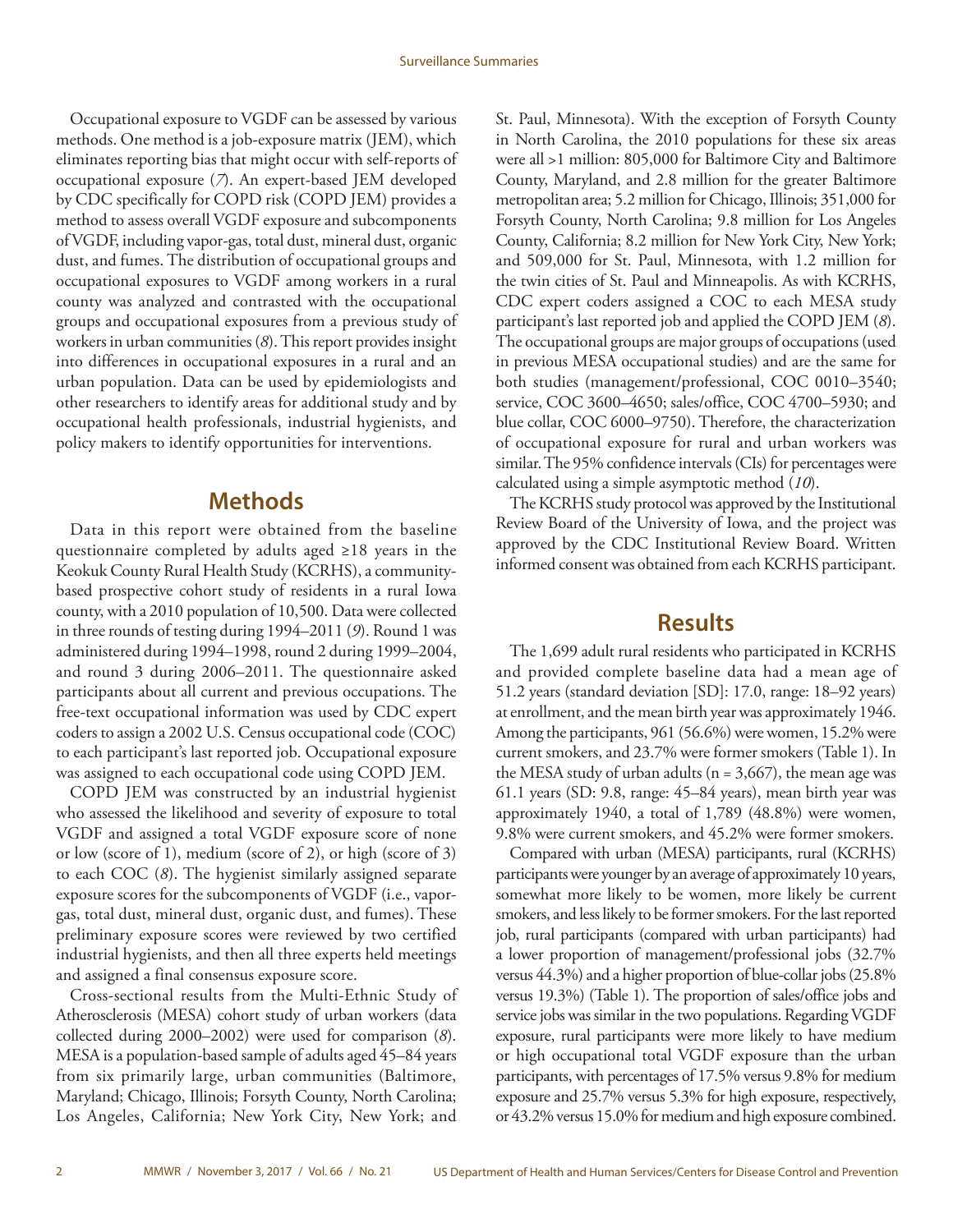|                                  |                               | <b>KCRHS (rural)</b>          |                                      |                                     |                             |
|----------------------------------|-------------------------------|-------------------------------|--------------------------------------|-------------------------------------|-----------------------------|
|                                  | MESA (urban)<br>$(n = 3,667)$ | <b>Total</b><br>$(n = 1,699)$ | <b>Current farmer</b><br>$(n = 353)$ | <b>Former farmer</b><br>$(n = 732)$ | Never farmer<br>$(n = 614)$ |
| Characteristic                   | % (95% CI)                    | % (95% CI)                    | % (95% CI)                           | % (95% CI)                          | % (95% CI)                  |
| Mean age, yrs (95% CI)           | $61.1(60.8 - 61.4)$           | 51.2 (50.4–52.0)              | 49.1 (47.5-50.8)                     | 53.2 (52.0-54.4)                    | 50.0 (48.6-51.4)            |
| Sex                              |                               |                               |                                      |                                     |                             |
| Female                           | 48.8 (47.2-50.4)              | 56.6 (54.2–58.9)              | $27.5(23.1 - 32.4)$                  | 54.8 (51.2–58.4)                    | 75.4 (71.9-78.7)            |
| Male                             | 51.2 (49.6–52.8)              | 43.4 (41.1-45.8)              | 72.5 (67.6–76.9)                     | 45.2 (41.7–48.8)                    | 24.6 (21.4 - 28.2)          |
| Smoking status                   |                               |                               |                                      |                                     |                             |
| Never                            | 45.1 (43.4–46.7)              | $61.1(58.8 - 63.4)$           | $65.1(60.1 - 69.9)$                  | 57.5 (53.9-61.0)                    | $63.0(59.1 - 66.8)$         |
| Former                           | 45.2 (43.5 - 46.8)            | $23.7(21.7-25.7)$             | 21.0 (17.0-25.5)                     | 27.6 (24.5-31.0)                    | 20.5 (17.5 - 23.9)          |
| Current                          | $9.8(8.8 - 10.8)$             | $15.2(13.6 - 17.0)$           | 13.9 (10.7–17.9)                     | $14.9(12.5 - 17.7)$                 | $16.5(13.7-19.6)$           |
| Occupational group for last job  |                               |                               |                                      |                                     |                             |
| Management/professional          | 44.3 (42.7–45.9)              | 32.7 (30.5 - 35.0)            | 55.2 (50.0-60.3)                     | $28.3(25.1 - 31.7)$                 | 25.1 (21.8–28.7)            |
| Blue-collar                      | 19.3 (18.1-20.7)              | 25.8 (23.8-28.0)              | $30.6(26.0 - 35.6)$                  | 30.5 (27.2-33.9)                    | 17.6 (14.8-20.8)            |
| Sales/office                     | 20.8 (19.5 - 22.2)            | $22.4(20.5-24.5)$             | $7.4(5.1-10.6)$                      | $23.9(21.0-27.1)$                   | 29.3 (25.9-33.0)            |
| Service                          | $15.5(14.4 - 16.8)$           | $14.9(13.3 - 16.7)$           | $5.4(3.5-8.3)$                       | $12.0(9.9 - 14.6)$                  | $23.8(20.6 - 27.3)$         |
| Other                            | 0                             | $4.1(3.3-5.2)$                | $1.4(0.6 - 3.3)$                     | $5.3(3.9 - 7.2)$                    | $4.2(2.9-6.1)$              |
| Total VGDF exposure for last job |                               |                               |                                      |                                     |                             |
| None or low                      | 85.0 (83.8-86.1)              | 56.8 (54.4–59.1)              | 19.8 (16.0-24.3)                     | $61.3(57.8 - 64.8)$                 | 72.6 (69.0-76.0)            |
| Medium                           | $9.8(8.9 - 10.8)$             | 17.5 (15.8-19.4)              | $9.9(7.2 - 13.5)$                    | $20.1(17.3-23.1)$                   | 18.9 (16.0-22.2)            |
| High                             | $5.3(4.6-6.0)$                | 25.7 (23.7–27.8)              | 70.3 (65.3-74.8)                     | 18.6 (15.9–21.6)                    | $8.5(6.5-10.9)$             |

<span id="page-4-0"></span>**TABLE 1. Characteristics of participants in the Multi-Ethnic Study of Atherosclerosis (2000–2002) and the Keokuk County Rural Health Study (1994–2011), by farming status of rural participants** 

**Abbreviations:** CI = confidence interval; KCRHS = Keokuk County Rural Health Study; MESA = Multi-Ethnic Study of Atherosclerosis; VGDF = vapor-gas, dust, and fumes.

Therefore, the rural-urban ratio of total VGDF exposure was approximately two for medium exposure and five for high exposure.

Rural participants included 353 (20.8%) who were current farmers, 732 (43.1%) who had previously farmed, and 614 (36.1%) with no farming experience. The farming groups varied by age and smoking habits; former farmers were older and more likely to have ever smoked cigarettes (Table 1). The farming groups also differed by sex; the percentage of men ranged from 72.5% among current farmers to 45.2% among former farmers to 24.6% among never farmers. VGDF exposure varied by farming status. High VGDF exposure in the last job decreased from current farmers (70.3%) to former farmers (18.6%) to never farmers (8.5%), and no or low exposure increased from current farmers (19.8%) to former farmers (61.3%) to never farmers (72.6%) (Table 1). Similar trends by farming status also were observed for the COPD JEM exposures for VGDF subcomponents (data not shown). Similar to what was observed when comparing all rural participants to urban participants, those in each farming status group were more likely to have experienced total VGDF exposure in their last job than the urban workers. The prevalence of medium or high exposure combined was 80.2% among current farmers, 38.7% among former farmers, and 27.4% among never farmers, versus 15.0% for the urban cohort.

The frequency of medium or high exposure combined in the rural cohort was higher for vapor-gas (36.5%) than total dust (30.8%). Among the two dust subcomponents, organic dust exposure (25.3%) was more common than mineral dust exposure (16.7%) (Table 2). For total VGDF, rural participants were more likely to experience exposure than urban participants, a finding that was evident for each of the VGDF subcomponents except for fumes. In addition, these differences were a result of the greater percentage of KCRHS participants in the high exposure categories.

## **Discussion**

Unlike other studies that focus exclusively on agricultural jobs in rural settings, this report examined occupational exposures in all types of jobs in one rural community. The findings indicated that workers in a rural Iowa county were more likely to have occupational VGDF exposure than a cohort of urban workers from various cities. Although certain studies have compared rates of obstructive respiratory disease in rural and urban cohorts (*11*–*15*), this study assessed occupational exposures that might help explain some differences in disease frequency. In future analyses, CDC researchers will use KCRHS data to investigate whether obstructive respiratory outcomes, such as airflow limitation and chronic bronchitis, are associated with the occupational exposures identified by COPD JEM.

Although the direct measurement of exposure usually is considered the ideal approach for assessing occupational exposures, direct measurement seldom occurs (*16*). JEMs are a useful option when other exposure assessment strategies, such as air monitoring, are not possible, which is often the case in population-based studies. Unlike direct measurement of exposures, JEMs cannot account for exposure variability within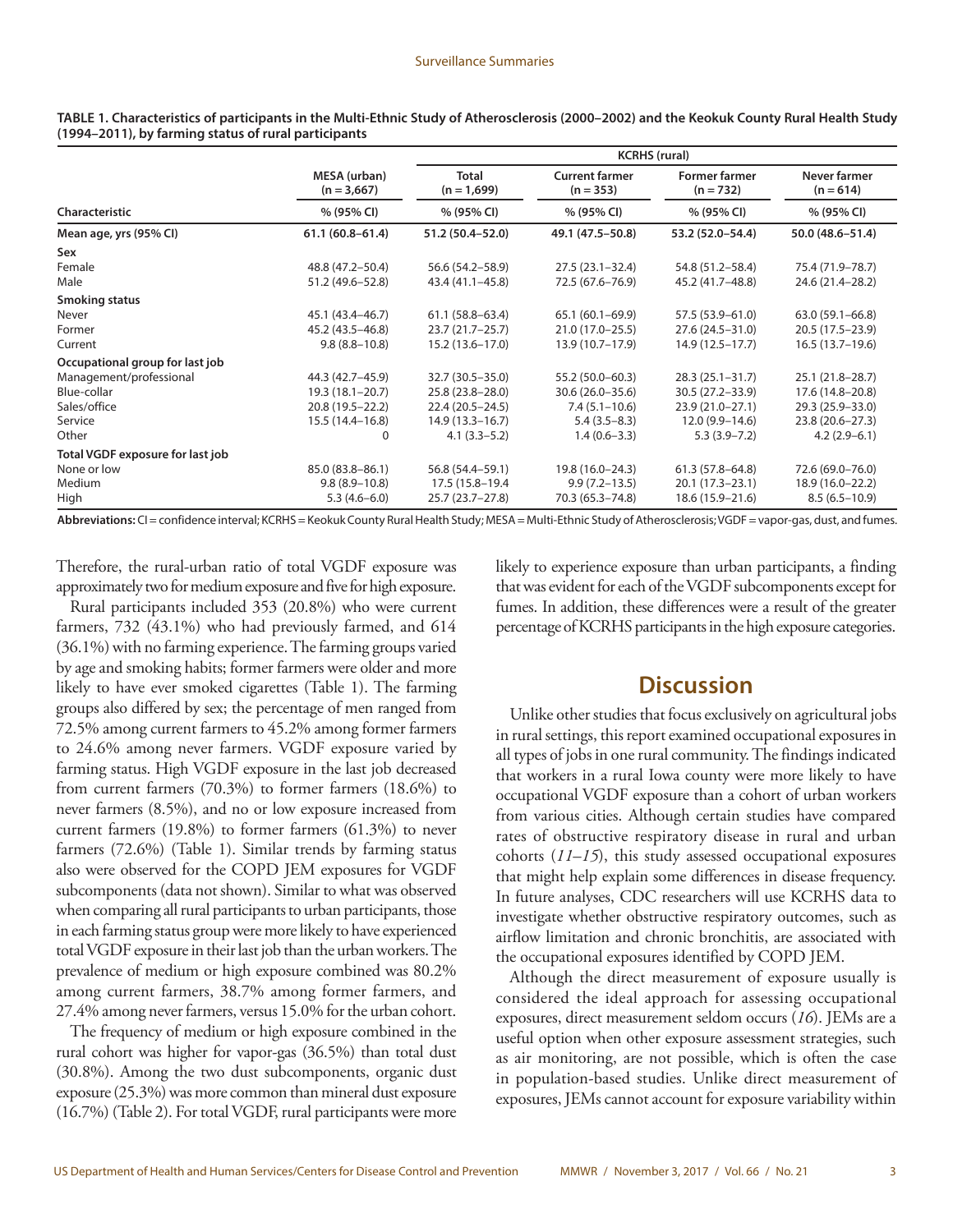<span id="page-5-0"></span>

| TABLE 2. Percentage of participants in the Multi-Ethnic Study of   |
|--------------------------------------------------------------------|
| Atherosclerosis (2000–2002) and the Keokuk County Rural Health     |
| Study (1994–2011) who were exposed to subcomponents of             |
| vapor-gas, dust, and fumes, by likelihood and severity of exposure |

| Likelihood and        | <b>MESA</b> (urban)<br>$(n = 3,667)$ | <b>KCRHS (rural)</b><br>$(n = 1,699)$ |  |
|-----------------------|--------------------------------------|---------------------------------------|--|
| severity of exposure* | % (95% CI)                           | % (95% CI)                            |  |
| Vapor-gas             |                                      |                                       |  |
| None or low           | 82.5 (81.2-83.7)                     | $63.5(61.2 - 65.8)$                   |  |
| Medium                | $13.3(12.2 - 14.4)$                  | 14.1 (12.6-15.9)                      |  |
| High                  | $4.3(3.6 - 5.0)$                     | 22.4 (20.5-24.4)                      |  |
| <b>Total dust</b>     |                                      |                                       |  |
| None or low           | 88.0 (86.9-89.0)                     | 69.2 (66.9-71.3)                      |  |
| Medium                | $9.2(8.3 - 10.1)$                    | $9.7(8.4 - 11.1)$                     |  |
| High                  | $2.8(2.3 - 3.4)$                     | 21.2 (19.3-23.2)                      |  |
| <b>Mineral dust</b>   |                                      |                                       |  |
| None or low           | 94.7 (94.9-95.4)                     | 83.3 (81.4-85.0)                      |  |
| Medium                | $4.1(3.5-4.8)$                       | $3.7(2.9 - 4.7)$                      |  |
| High                  | $1.2(0.9-1.6)$                       | 13.1 (11.6–14.8)                      |  |
| Organic dust          |                                      |                                       |  |
| None or low           | 92.4 (91.5-93.2)                     | 74.8 (72.6-76.8)                      |  |
| Medium                | $5.9(5.2 - 6.7)$                     | $5.9(4.9 - 7.1)$                      |  |
| High                  | $1.7(1.3-2.2)$                       | 19.4 (17.6-21.3)                      |  |
| <b>Fumes</b>          |                                      |                                       |  |
| None or low           | 95.4 (94.7 - 96.1)                   | 94.9 (93.8-95.9)                      |  |
| Medium                | $3.1(2.6 - 3.7)$                     | $2.7(2.0-3.6)$                        |  |
| High                  | $1.5(1.1-1.9)$                       | $2.4(1.7-3.2)$                        |  |

**Abbreviations:** CI = confidence interval; KCRHS = Keokuk County Rural Health Study; MESA = Multi-Ethnic Study of Atherosclerosis.

\* The chronic obstructive pulmonary disease job exposure matrix (COPD JEM) was used to assess likelihood and severity of exposure.

jobs (*16*). JEMs have been used extensively for cancer outcomes and also have been used to study nonmalignant respiratory diseases such as COPD (*17*) and asthma (*18*,*19*). Although obtaining self-reports of occupational exposures is easier than directly measuring exposures or developing JEMs, it might bias effect estimates (e.g., when those with the health outcome of interest overreport exposure and those without the health outcome underreport exposure). In a study of asthma, although self-reported exposure was more common in areas where asthma was more prevalent, the difference was not observed for JEMassessed exposure (*7*). A review of occupational COPD and JEMs found that self-reports of occupational exposure might lead to overestimations of the risk for occupational COPD (*17*).

Differences in age between the rural (KCRHS) and urban (MESA) populations were a result of the respective study designs. KCRHS was intended to include a full age range of adults, and MESA was designed to include older adults who were aged ≥45 years at recruitment. The younger average age of rural participants likely contributed to the group's lower percentage of former smokers. For example, national data from the 2004 Behavioral Risk Factor Surveillance System survey found that the frequency of former smokers increased with age (*20*). The higher percentage of current smokers among rural participants is consistent with national trends of higher smoking rates in younger adults (*21*,*22*) and in rural versus urban communities (*12*,*15*,*21*).

After the original analysis described in the methods was conducted, a post hoc sensitivity analysis was conducted to examine whether age affected certain differences between rural and urban participants. The rural sample was limited to the 1,049 participants who were aged ≥45 years, comparable with the age range of the urban cohort. These older rural KCRHS participants were somewhat more likely to be former smokers and less likely to be current or never smokers than the entire cohort, although the differences with MESA persisted. In addition, the 1,049 older members of the rural cohort had nearly the same frequency distributions by sex and by occupational group and exposures as all 1,699 participants. Therefore, the differences in occupations and JEM-assessed exposures with MESA were the same for the older KCRHS participants as for the entire cohort, suggesting that the different age groups did not affect these results.

In this report, the proportion of management/professional and blue-collar jobs differed between the rural and urban cohorts, with a higher proportion of management/ professional and a lower proportion of blue-collar workers among the urban residents. However, the subset of current farmers in the rural cohort had a higher percentage in the management/professional job group than the urban cohort, with 55.2% versus 44.3%, respectively (Table 1). On the basis of how current farmers described their work, many were assigned to the job categories of 1) farm, ranch, and other agricultural managers and 2) farmers and ranchers, which were included in the management/professional occupational group. Others who conducted agricultural work were coded in the job of miscellaneous agricultural worker that was included in the blue-collar group. The blue-collar group (COC 6000–9750) also included nonfarm agricultural jobs such as graders and sorters of agricultural products, as well as construction workers, skilled trade workers, and laborers.

Although current and former farmers accounted for 63.9% of the rural cohort, they represented 88.1% of rural participants with high total VGDF exposure in the last job. Therefore, any findings of an association between respiratory health and high VGDF exposure might be primarily a result of farming exposures, and determining whether an exposure-response relation is evident both for those with and those without farming experience is important.

## **Limitations**

The findings in this report are subject to at least four limitations. First, although the rural cohort is relatively large, it includes only one rural county and is not representative of the entire U.S. rural population. Second, five of the six metropolitan areas in the urban cohort had populations >1 million, several were very large, and the areas did not include smaller cities, with the exception of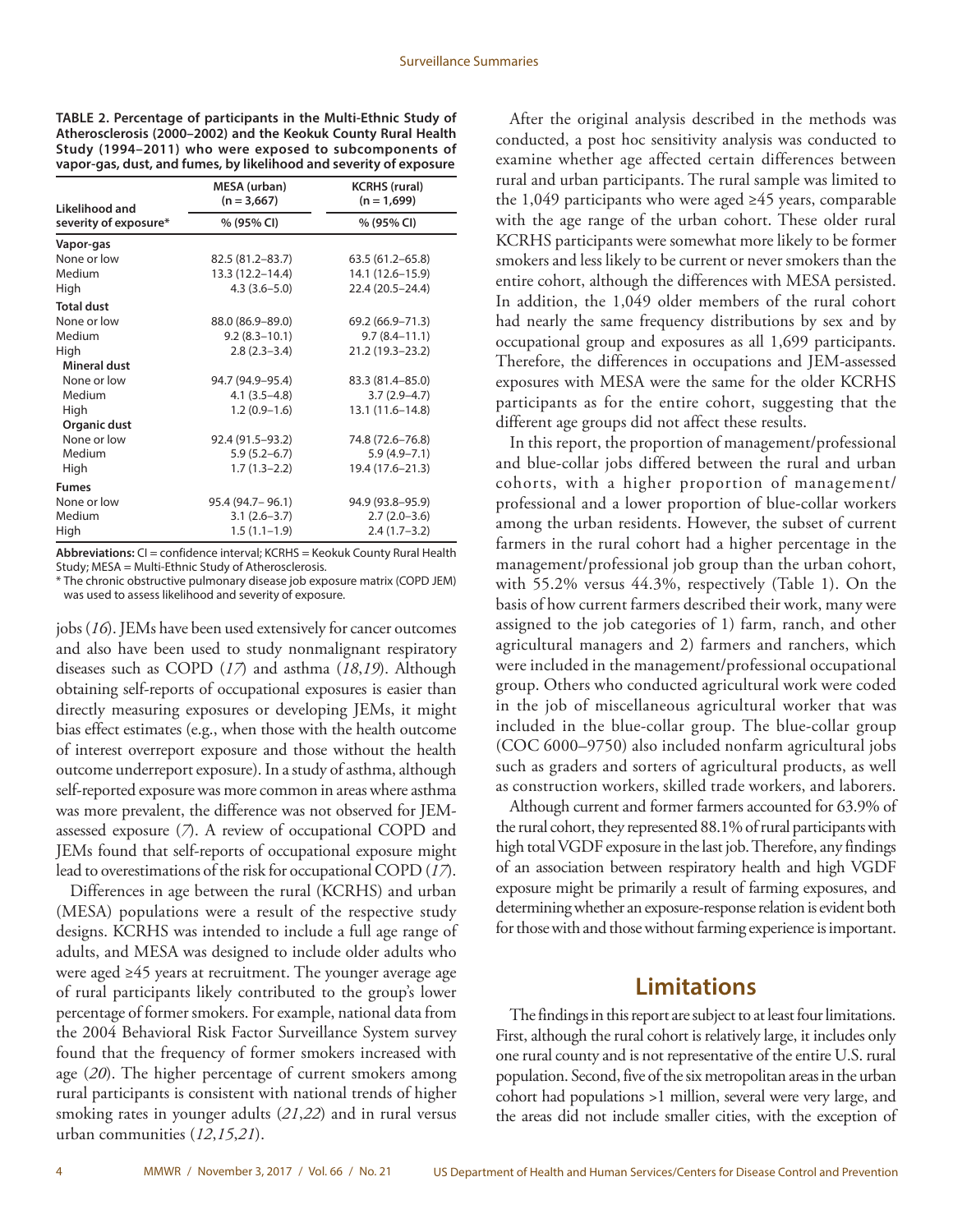<span id="page-6-0"></span>Forsyth County, North Carolina. In addition, the urban cohort did not include participants from cities in Iowa, the largest of which is Des Moines in Polk County, with a 2010 population of 430,600. The rural-urban comparison of occupational VGDF exposure in this report might have differed if the urban cohort were dominated by smaller cities and/or cities in Iowa. Third, small numbers for occupational exposure subcomponents might limit subsequent analyses of health outcomes for the rural cohort, most notably for fumes. Finally, air measurements and self-reports were not used to characterize occupational exposures across the full range of jobs in this rural setting. However, a recently developed JEM was applied, and the similarity of exposure-assessment methods with the urban cohort facilitated the rural-urban comparison.

## **Conclusion**

Rural residents were more likely to have high occupational exposures to total VGDF than urban residents. This was true even for rural residents who did not have farm experience. The distribution of occupational exposures as assessed by COPD JEM in the cohort of rural adults makes it possible to subsequently explore exposure-response relations between VGDF and obstructive respiratory outcomes, such as airflow limitation and chronic bronchitis.

#### **Acknowledgments**

Support (in part) from NIOSH CDC grants #U07/CCU706145 (round 1) and #U50OH07548 (rounds 2 and 3) to the Great Plains Center for Agricultural Health at The University of Iowa; Laura M. Kurth, PhD, National Institute for Occupational Safety and Health, CDC, Morgantown, West Virginia; Robin M. Wagner, PhD, Office of Public Health Scientific Services, Guest Editor, CDC, Atlanta, Georgia.

#### **References**

- 1. World Health Organization. Burden of COPD, chronic respiratory diseases. Geneva, Switzerland: World Health Organization; 2016. [http://](http://www.who.int/respiratory/copd/burden/en) [www.who.int/respiratory/copd/burden/en](http://www.who.int/respiratory/copd/burden/en)
- 2. Murray CJ, Vos T, Lozano R, et al. Disability-adjusted life years (DALYs) for 291 diseases and injuries in 21 regions, 1990–2010: a systematic analysis for the Global Burden of Disease Study 2010. Lancet 2012;380:2197–223. [https://doi.org/10.1016/S0140-6736\(12\)61689-4](https://doi.org/10.1016/S0140-6736(12)61689-4)
- 3. Greskevitch M, Kullman G, Bang KM, Mazurek JM. Respiratory disease in agricultural workers: mortality and morbidity statistics. J Agromed 2008;12:5–10. <https://doi.org/10.1080/10599240701881482>
- 4. Eisner MD, Anthonisen N, Coultas D, et al; Committee on Nonsmoking COPD, Environmental and Occupational Health Assembly. An official American Thoracic Society public policy statement: novel risk factors and the global burden of chronic obstructive pulmonary disease. Am J Respir Crit Care Med 2010;182:693–718. [https://doi.org/10.1164/](https://doi.org/10.1164/rccm.200811-1757ST) [rccm.200811-1757ST](https://doi.org/10.1164/rccm.200811-1757ST)
- 5. Balmes J, Becklake M, Blanc P, et al; Environmental and Occupational Health Assembly, American Thoracic Society. American Thoracic Society Statement: occupational contribution to the burden of airway disease. Am J Respir Crit Care Med 2003;167:787–97. [https://doi.org/10.1164/](https://doi.org/10.1164/rccm.167.5.787) [rccm.167.5.787](https://doi.org/10.1164/rccm.167.5.787)
- 6. Blanc PD, Iribarren C, Trupin L, et al. Occupational exposures and the risk of COPD: dusty trades revisited. Thorax 2009;64:6–12. [https://](https://doi.org/10.1136/thx.2008.099390) [doi.org/10.1136/thx.2008.099390](https://doi.org/10.1136/thx.2008.099390)
- 7. de Vocht F, Zock JP, Kromhout H, et al. Comparison of self-reported occupational exposure with a job exposure matrix in an international community-based study on asthma. Am J Ind Med 2005;47:434–42. <https://doi.org/10.1002/ajim.20154>
- 8. Doney B, Hnizdo E, Graziani M, et al. Occupational risk factors for COPD phenotypes in the Multi-Ethnic Study of Atherosclerosis (MESA) lung study. COPD 2014;11:368–80. [https://doi.org/10.3109/154125](https://doi.org/10.3109/15412555.2013.813448) [55.2013.813448](https://doi.org/10.3109/15412555.2013.813448)
- 9. Stromquist AM, Merchant JA, Burmeister LF, Zwerling C, Reynolds SJ. The Keokuk County Rural Health Study: methodology and demographics. J Agromed 1997;4:243–8. [https://doi.org/10.1300/J096v04n03\\_08](https://doi.org/10.1300/J096v04n03_08)
- 10. Newcombe RG. Two-sided confidence intervals for the single proportion: comparison of seven methods. Stat Med 1998;17:857–72. [https://](https://doi.org/10.1002/(SICI)1097-0258(19980430)17:8<857::AID-SIM777>3.0.CO;2-E) [doi.org/10.1002/\(SICI\)1097-0258\(19980430\)17:8<857::AID-](https://doi.org/10.1002/(SICI)1097-0258(19980430)17:8<857::AID-SIM777>3.0.CO;2-E)[SIM777>3.0.CO;2-E](https://doi.org/10.1002/(SICI)1097-0258(19980430)17:8<857::AID-SIM777>3.0.CO;2-E)
- 11. Iversen L, Hannaford PC, Price DB, Godden DJ. Is living in a rural area good for your respiratory health? Results from a cross-sectional study in Scotland. Chest 2005;128:2059–67. [https://doi.org/10.1378/](https://doi.org/10.1378/chest.128.4.2059) [chest.128.4.2059](https://doi.org/10.1378/chest.128.4.2059)
- 12. Meit M, Knudson A, Gilbert T, et al. The 2014 update of the rural-urban chartbook. Bethesda, MD: The Rural Health Reform Policy Research Center; 2014.
- 13. Penña VS, Miravitlles M, Gabriel R, et al. Geographic variations in prevalence and underdiagnosis of COPD: results of the IBERPOC Multicentre Epidemiological Study. Chest 2000;118:981–9. [https://](https://doi.org/10.1378/chest.118.4.981) [doi.org/10.1378/chest.118.4.981](https://doi.org/10.1378/chest.118.4.981)
- 14. Xu F, Yin X, Zhang M, Shen H, Lu L, Xu Y. Prevalence of physiciandiagnosed COPD and its association with smoking among urban and rural residents in regional mainland China. Chest 2005;128:2818–23. <https://doi.org/10.1378/chest.128.4.2818>
- 15. Eberhardt MS, Ingram DD, Makuc DM, et al. Urban and rural health chartbook. Health, United States, 2001. Hyattsville, MD: National Center for Health Statistics; 2001.
- 16. Teschke K, Olshan AF, Daniels JL, et al. Occupational exposure assessment in case-control studies: opportunities for improvement. Occup Environ Med 2002;59:575–94. [https://doi.org/10.1136/](https://doi.org/10.1136/oem.59.9.575) [oem.59.9.575](https://doi.org/10.1136/oem.59.9.575)
- 17. Sadhra S, Kurmi OP, Sadhra SS, Lam KBH, Ayres JG. Occupational COPD and job exposure matrices: a systematic review and metaanalysis. Int J Chron Obstruct Pulmon Dis 2017;12:725–34. [https://](https://doi.org/10.2147/COPD.S125980) [doi.org/10.2147/COPD.S125980](https://doi.org/10.2147/COPD.S125980)
- 18. Lillienberg L, Andersson E, Janson C, et al. Occupational exposure and new-onset asthma in a population-based study in Northern Europe (RHINE). Ann Occup Hyg 2013;57:482–92.
- 19. Kennedy SM, Le Moual N, Choudat D, Kauffmann F. Development of an asthma specific job exposure matrix and its application in the epidemiological study of genetics and environment in asthma (EGEA). Occup Environ Med 2000;57:635–41. [https://doi.org/10.1136/](https://doi.org/10.1136/oem.57.9.635) [oem.57.9.635](https://doi.org/10.1136/oem.57.9.635)
- 20. CDC. Behavioral Risk Factor Surveillance System Survey data. BRFSS web enabled analysis tool. Atlanta, GA: US Department of Health and Human Services, CDC; 2004. [https://nccd.cdc.gov/s\\_broker/](https://nccd.cdc.gov/weat/index.html#) [WEATSQL.exe/weat/crossTabulation.hsql](https://nccd.cdc.gov/weat/index.html#)
- 21. Doescher MP, Jackson JE, Jerant A, Gary Hart L. Prevalence and trends in smoking: a national rural study. J Rural Health 2006;22:112–8. [https://](https://doi.org/10.1111/j.1748-0361.2006.00018.x) [doi.org/10.1111/j.1748-0361.2006.00018.x](https://doi.org/10.1111/j.1748-0361.2006.00018.x)
- 22. Jamal A, King BA, Neff LJ, Whitmill J, Babb SD, Graffunder CM. Current cigarette smoking among adults—United States, 2005–2015. MMWR Morb Mortal Wkly Rep 2016;65:1205–11. [https://doi.](https://doi.org/10.15585/mmwr.mm6544a2) [org/10.15585/mmwr.mm6544a2](https://doi.org/10.15585/mmwr.mm6544a2)